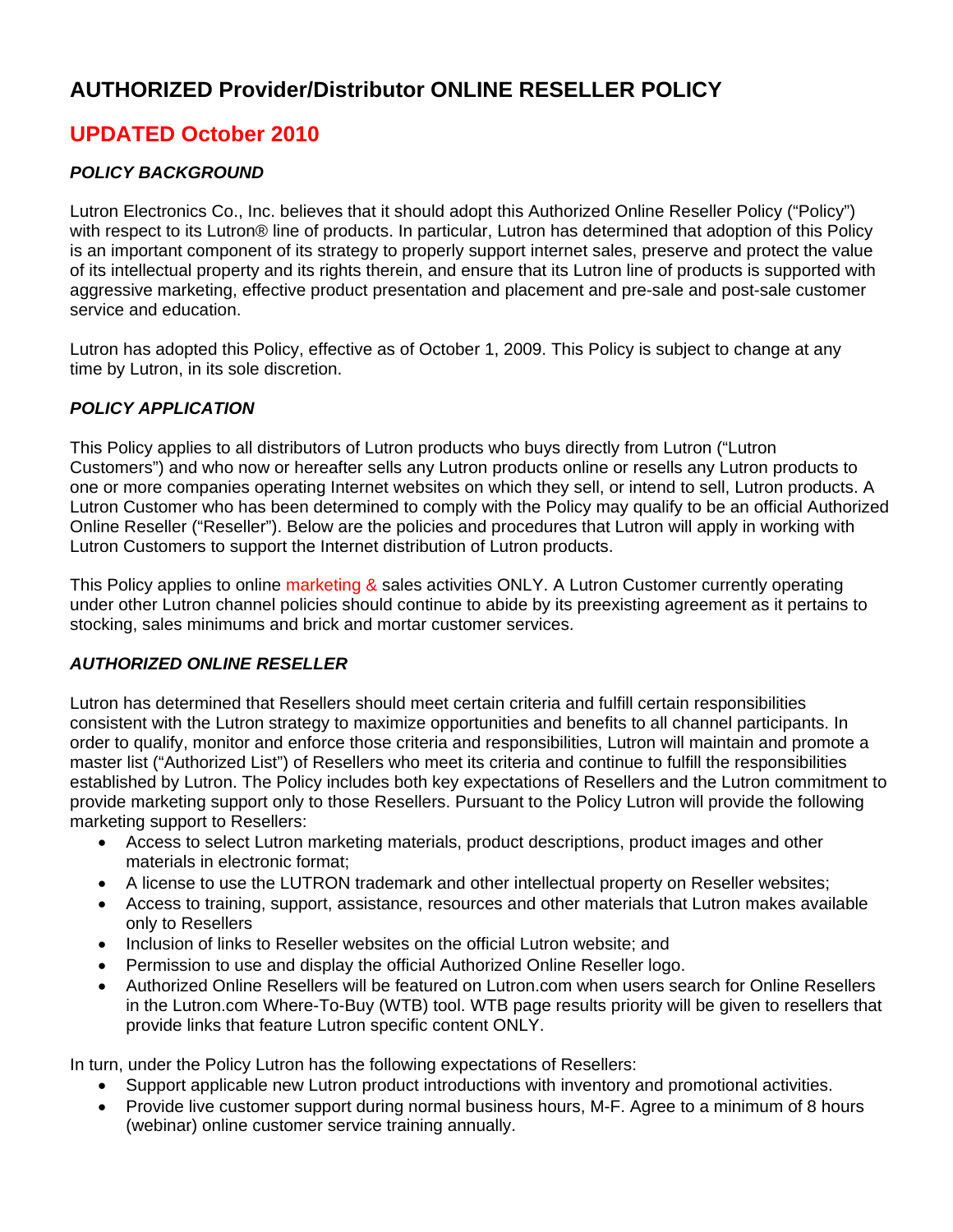- Abide by standard freight terms and conditions. Must have ability to fulfill standard product orders from stock (list AA items in gloss). Orders for non "standard" colors, or specialty items, assuming below standard minimum order quantities, will be charged.
- Product Sales authorized for sale in the USA and US territories ONLY, to purchasers located in the USA and US territories ONLY.
- Comply with Lutron standard terms and conditions of sale.
- Fulfill standard orders in 10 days or less
- Provide secure shopping cart and SSL certification for the full online transactional process
- May not use any Lutron brand name in a root URL
- Utilize and maintain Lutron Brand Standards, trademarks and intellectual property according to the guidelines set out in the Lutron Brand and Visual Standards document as judged by the Lutron Web Team. Confirmation of compliance is required prior to launch and includes the submission of sample pages for final launch approval submitted to [BrandStandards@lutron.com](mailto:BrandStandards@lutron.com)
	- o Use Lutron authorized product images and product copy, which can be found under Lutron Assets on our policy web page(http://www.Lutron.com/online-reseller-policy )
		- **Including all product page: product titles, product descriptions, Lutron SKU#, meta** data and Technical Information
- To observe the highest standards of fair dealing, positively contribute to maintaining the reputation of Lutron and its channel partners and refrain from any deceptive practices, including but not limited to bait and switch, misrepresentation of product quantities available for immediate sale, or misrepresentation of product features, consumer benefits or operational characteristics
- To keep and maintain only up-to-date product information and materials regarding Lutron products on their websites
- To maintain certain basic customer service and support functions in serving customers purchasing Lutron products
- Must NOT sell product on eBay or other auction web site.
- Resellers using online advertising (i.e. -banner ads, Pay-Per-Click, etc.) who include any Lutron brand name(s) in the ad must use a destination URL that brings the consumer to a landing page whose content features that brand or product name supported by appropriate product photography and descriptions.
- To comply with certain other policies and criteria applicable to their websites and their marketing and sales of Lutron products as may be announced from time to time.

Authorized Online Stocking Resellers may stock, display, promote and sell the following Lutron non-system product groups (Table 1) online (<sup>†</sup>system exceptions).

| <b>Table 1</b> |              |                               |                 |
|----------------|--------------|-------------------------------|-----------------|
| Abella         | fan controls | Maestro Wireless <sup>+</sup> | Spacer          |
| AuroRa         | Fassada      | Maestro Occ/Vac Sensor        | Toggler/Ariadni |
| Ceana          | Glyder       | Nova/Nova T*                  | Vareo           |
| Claro          | Lyneo Lx     | Radio Powr Savr <sup>+</sup>  | Vierti          |
| Diva           | Maestro      | Rotary                        |                 |
| eco-home       | Maestro IR   | <b>Skylark</b>                |                 |

Certain other Lutron products (Table 2) can be marketed online but are NOT authorized for consumer sale via an online web site transaction. However, distributors can sell these products to dealers via a private password protected web site. In addition distributors can also send communicates on Lutron product availability, pricing and other information to its dealers (not consumers) via email blasts and fax.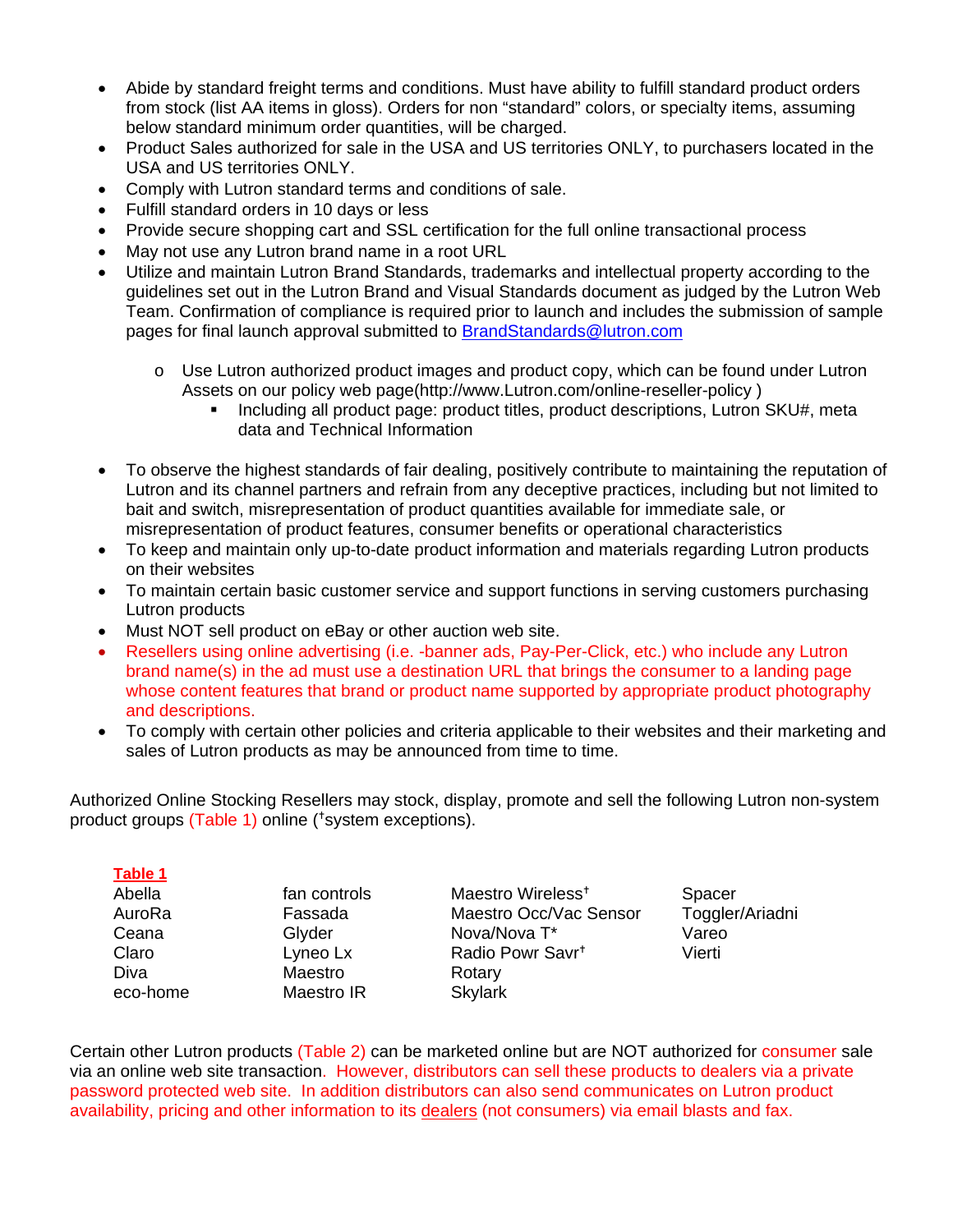All consumer sales of these products must be in person and must be supported with Design, Installation and Programming on every sale. Public online display of these products MUST be confined to the communications of features, benefits, available components, and an explanation of the reseller's Design, Installation and Programming services. Online content CANNOT include shipping info or rates, product SKU's, product pricing or the ability to place these products in an online shopping cart.

In addition, NO reseller, regardless of target customer type, is permitted to use price driven Comparison Shopping Engines such as Google Product, Shopzilla or Bizrate to promote these products. These requirements apply to the following product groups:

#### **Table 2**

| Ballasts – Eco System/Hi Lume |
|-------------------------------|
| Energi Savr Node              |
| Grafik Eye                    |
| Grafik Eye QS                 |
| HomeWorks                     |

Ballame Works OS Radio RA SR Stanza LCP 128 Radio Touch Persona Sivoia QED Quantum Sivoia QS

Hyperion Solar Adaptor Radio RA 2 XP Switching Systems

### *LUTRON CUSTOMERS' ROLE*

Lutron will take primary responsibility for qualifying Resellers and monitoring compliance with this Policy. In order to be effective, however, Lutron will need the assistance of all of its Customers. Beginning on the effective date of this Policy, Lutron is requiring that all Lutron Customers make it their practice to sell Lutron products intended for resale on the Internet only to Authorized Online Resellers. Among other things, Lutron Customers should take reasonable steps to determine whether orders they receive are intended for Internet resale, verify that the reseller is included on the Authorized List, and refer resellers who wish to become Authorized Online Resellers to the Lutron Internet Policy Coordinator.

- If Lutron determines that a Lutron Customer is selling Lutron products to an internet retailer who is not on the Authorized List, Lutron may
	- o Refuse to accept any or all new or pending orders from the Lutron Customer;
	- o If the Lutron Customer is also an Authorized Online Reseller, Lutron may remove the Lutron Customer from the Authorized List; and/or take other action as Lutron deems appropriate.

Lutron has determined that Lutron products should be sold on the Internet only by Resellers who comply with the standards outlined above and who maintain their status on the Authorized List. Lutron may from time to time develop, announce and apply other criteria applicable to Resellers.

## *POLICY VIOLATIONS*

If, after making an investigation into any alleged or discovered violation, Lutron determines to its satisfaction that a Reseller has violated the Policy, Lutron may take one or more of the following steps:

Step 1: Reseller will be notified in writing of the violation. Reseller will have five (5) business days to correct such violation and come into compliance with the Policy.

Step 2: If Reseller fails to correct the violation within five (5) business days from the date the written notice was provided, Lutron will immediately suspend sales to Reseller of the item or items being sold in violation of the Policy. The suspension will last for a period of thirty (30) calendar days, and Lutron will remove the Reseller from the Authorized List.

Step 3: Following the end of the thirty (30) day period referenced in Step 2 above, and provided that Reseller did not otherwise violate the Policy during the thirty (30) day suspension period, Lutron will reinstate Reseller to full status. If the Reseller continues to be in violation of the Policy at the end of the thirty (30) day suspension period, it will be considered a second violation.